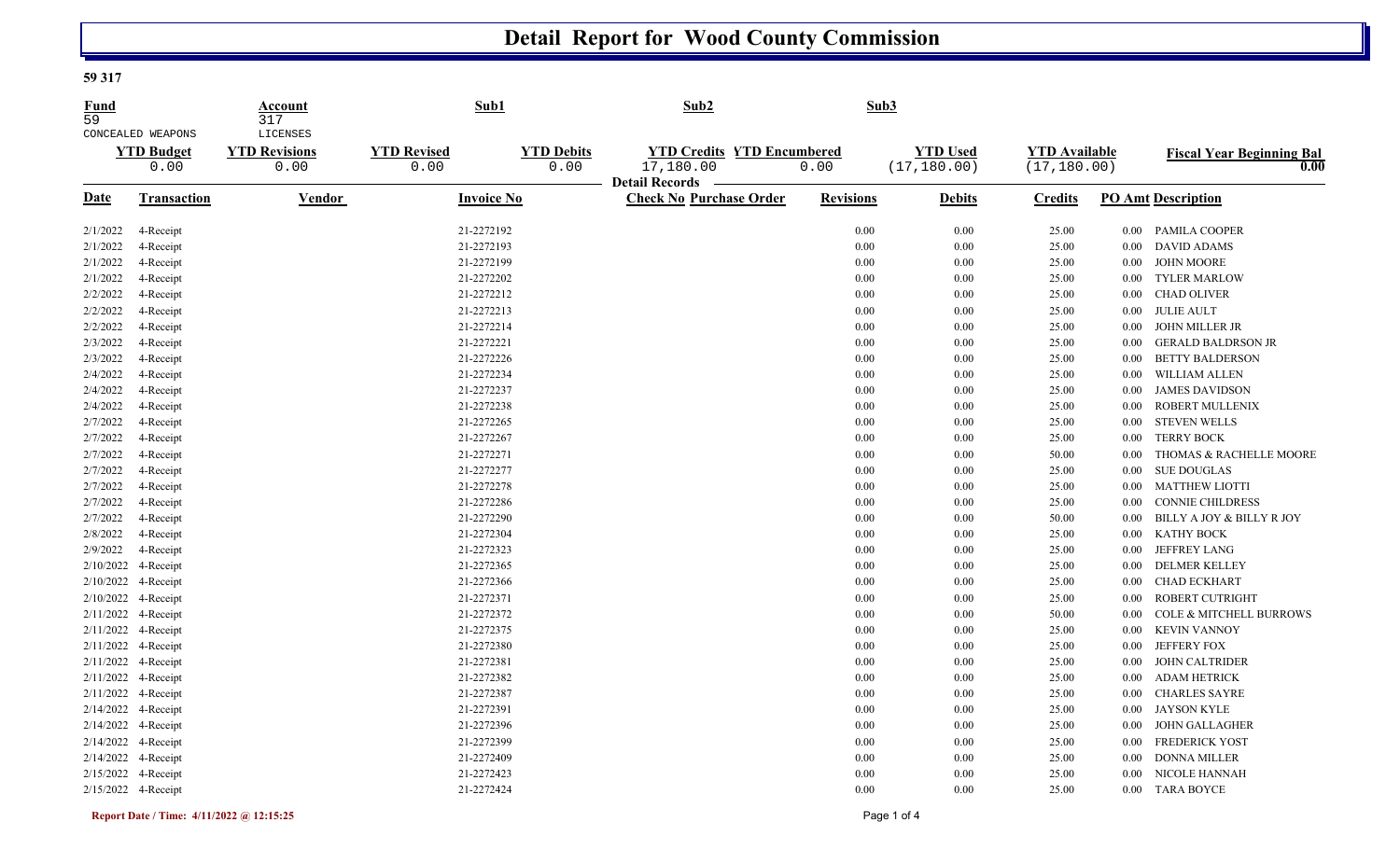| <b>Detail Report for Wood County Commission</b> |                   |          |          |          |          |                                    |           |  |
|-------------------------------------------------|-------------------|----------|----------|----------|----------|------------------------------------|-----------|--|
| 2/15/2022 4-Receipt                             | 21-2272425        | 0.00     | 0.00     | 25.00    |          | 0.00 CARL MCCALE                   |           |  |
| 2/16/2022 4-Receipt                             | 21-2272458        | 0.00     | 0.00     | 25.00    | $0.00\,$ | PAULA GOUDY                        |           |  |
| 2/16/2022 4-Receipt                             | 21-2272462        | 0.00     | 0.00     | 25.00    | 0.00     | RONALD COX                         |           |  |
| 2/16/2022 4-Receipt                             | 21-2272464        | 0.00     | 0.00     | 25.00    | $0.00\,$ | KEVIN LINVILLE                     |           |  |
| 2/16/2022 4-Receipt                             | 21-2272469        | 0.00     | 0.00     | 25.00    | $0.00\,$ | <b>BRANDON DAVIS</b>               |           |  |
| 2/17/2022<br>4-Receipt                          | 21-2272482        | 0.00     | 0.00     | 25.00    | 0.00     | DEWAYNE TUCKER                     |           |  |
| 2/17/2022 4-Receipt                             | 21-2272488        | 0.00     | 0.00     | 25.00    | $0.00\,$ | <b>GARY QUEEN</b>                  |           |  |
| 2/18/2022 4-Receipt                             | 21-2272502        | 0.00     | 0.00     | 25.00    | $0.00\,$ | <b>JOSEPH HUNT</b>                 |           |  |
| 2/18/2022 4-Receipt                             | 21-2272503        | 0.00     | 0.00     | 25.00    | $0.00\,$ | <b>CATHY WOTRING</b>               |           |  |
| 2/18/2022 4-Receipt                             | 21-2272506        | 0.00     | 0.00     | 25.00    | $0.00\,$ | <b>JAMES AULT</b>                  |           |  |
| 2/18/2022 4-Receipt                             | 21-2272507        | 0.00     | 0.00     | 25.00    | $0.00\,$ | <b>RAY FLOWERS</b>                 |           |  |
| 2/18/2022 4-Receipt                             | 21-2272510        | 0.00     | 0.00     | 25.00    | $0.00\,$ | <b>ERIC KNOPP</b>                  |           |  |
| 2/18/2022 4-Receipt                             | 21-2272512        | 0.00     | 0.00     | 25.00    | $0.00\,$ | <b>GEORGE ORR</b>                  |           |  |
| 2/18/2022 4-Receipt                             | 21-2272514        | 0.00     | 0.00     | 50.00    | 0.00     | <b>SHERI &amp; MICHAEL STANLEY</b> |           |  |
| 2/18/2022 4-Receipt                             | 21-2272522        | 0.00     | 0.00     | 25.00    | 0.00     | PATRICK BRIAN RINE                 |           |  |
| 2/22/2022 4-Receipt                             | 21-2272531        | 0.00     | 0.00     | 25.00    | $0.00\,$ | <b>GREGORY HUNT</b>                |           |  |
| 2/22/2022 4-Receipt                             | 21-2272532        | $0.00\,$ | 0.00     | 25.00    | $0.00\,$ | MICHAEL HALL                       |           |  |
| 2/22/2022 4-Receipt                             | 21-2272533        | 0.00     | 0.00     | 25.00    | 0.00     | RICHARD MORGAN                     |           |  |
| 2/22/2022 4-Receipt                             | 21-2272540        | 0.00     | 0.00     | 25.00    | 0.00     | THOMAS THOMPSON                    |           |  |
| 2/22/2022 4-Receipt                             | 21-2272544        | 0.00     | $0.00\,$ | 50.00    | 0.00     | DEANNA & STEVEN LOONEY             |           |  |
| 2/22/2022 4-Receipt                             | 21-2272545        | 0.00     | 0.00     | 25.00    | 0.00     | <b>KENDRA TOWNSEND</b>             |           |  |
| 2/22/2022 4-Receipt                             | 21-2272547        | 0.00     | 0.00     | 25.00    | 0.00     | PHILIP BLACKWELL SR                |           |  |
| 2/22/2022 4-Receipt                             | 21-2272548        | 0.00     | $0.00\,$ | 25.00    | $0.00\,$ | <b>DERICK WOLFE</b>                |           |  |
| 2/23/2022 4-Receipt                             | 21-2272549        | 0.00     | 0.00     | 25.00    | 0.00     | <b>MATTHEW GILMORE</b>             |           |  |
| 2/23/2022 4-Receipt                             | 21-2272560        | 0.00     | 0.00     | 25.00    | 0.00     | <b>DAVID HINES</b>                 |           |  |
| 2/23/2022 4-Receipt                             | 21-2272564        | 0.00     | 0.00     | 25.00    | 0.00     | <b>TIMOTHY HIGGINS</b>             |           |  |
| 2/23/2022 4-Receipt                             | 21-2272565        | 0.00     | 0.00     | 25.00    | 0.00     | <b>CATHY KINGSTON</b>              |           |  |
| 2/23/2022 4-Receipt                             | 21-2272569        | 0.00     | 0.00     | 25.00    | 0.00     | <b>CRYSTAL WEBB</b>                |           |  |
| 2/24/2022 4-Receipt                             | 21-2272572        | 0.00     | 0.00     | 25.00    | $0.00\,$ | <b>JERROD GARD</b>                 |           |  |
| 2/24/2022 4-Receipt                             | 21-2272621        | 0.00     | 0.00     | 25.00    | $0.00\,$ | SCOTT RYAN                         |           |  |
| 2/25/2022 4-Receipt                             | 21-2272625        | $0.00\,$ | 0.00     | 25.00    | 0.00     | JEFFREY SEMONES                    |           |  |
| 2/25/2022 4-Receipt                             | 21-2272627        | 0.00     | 0.00     | 25.00    | 0.00     | KATHLEEN MARSHALL                  |           |  |
| 2/25/2022 4-Receipt                             | 21-2272639        | 0.00     | 0.00     | 25.00    | $0.00\,$ | <b>DANIEL COOPER</b>               |           |  |
| 2/28/2022 4-Receipt                             | 21-2272640        | 0.00     | 0.00     | 25.00    | 0.00     | JEFFREY STEPHENSON                 |           |  |
| 2/28/2022 4-Receipt                             | 21-2272646        | 0.00     | 0.00     | 25.00    | $0.00\,$ | <b>DAVID FENTON</b>                |           |  |
| 2/28/2022 4-Receipt                             | 21-2272647        | 0.00     | 0.00     | 25.00    |          | 0.00 ALVIN SMITH                   |           |  |
| 2/28/2022 4-Receipt                             | 21-2272649        | $0.00\,$ | $0.00\,$ | 25.00    |          | 0.00 JASON HILL                    |           |  |
| 2/28/2022 4-Receipt                             | 21-2272658        | $0.00\,$ | $0.00\,$ | 25.00    |          | 0.00 EVAN COCHRAN                  |           |  |
| 2/28/2022 4-Receipt                             | 21-2272666        | $0.00\,$ | $0.00\,$ | 50.00    |          | 0.00 JEFFREY & LORI RUBLE          |           |  |
| 2/28/2022 4-Receipt                             | 21-2272668        | 0.00     | $0.00\,$ | 25.00    |          | 0.00 DAVID KNOTTS                  |           |  |
| 2/28/2022 4-Receipt                             | 21-2272676        | 0.00     | $0.00\,$ | 25.00    |          | 0.00 JANET GRAY                    |           |  |
|                                                 | 4-Receipt         |          |          | 2,075.00 |          |                                    |           |  |
|                                                 | Totals For 59 317 |          |          | 2,075.00 |          | <b>Balance Period 8</b>            | 17,180.00 |  |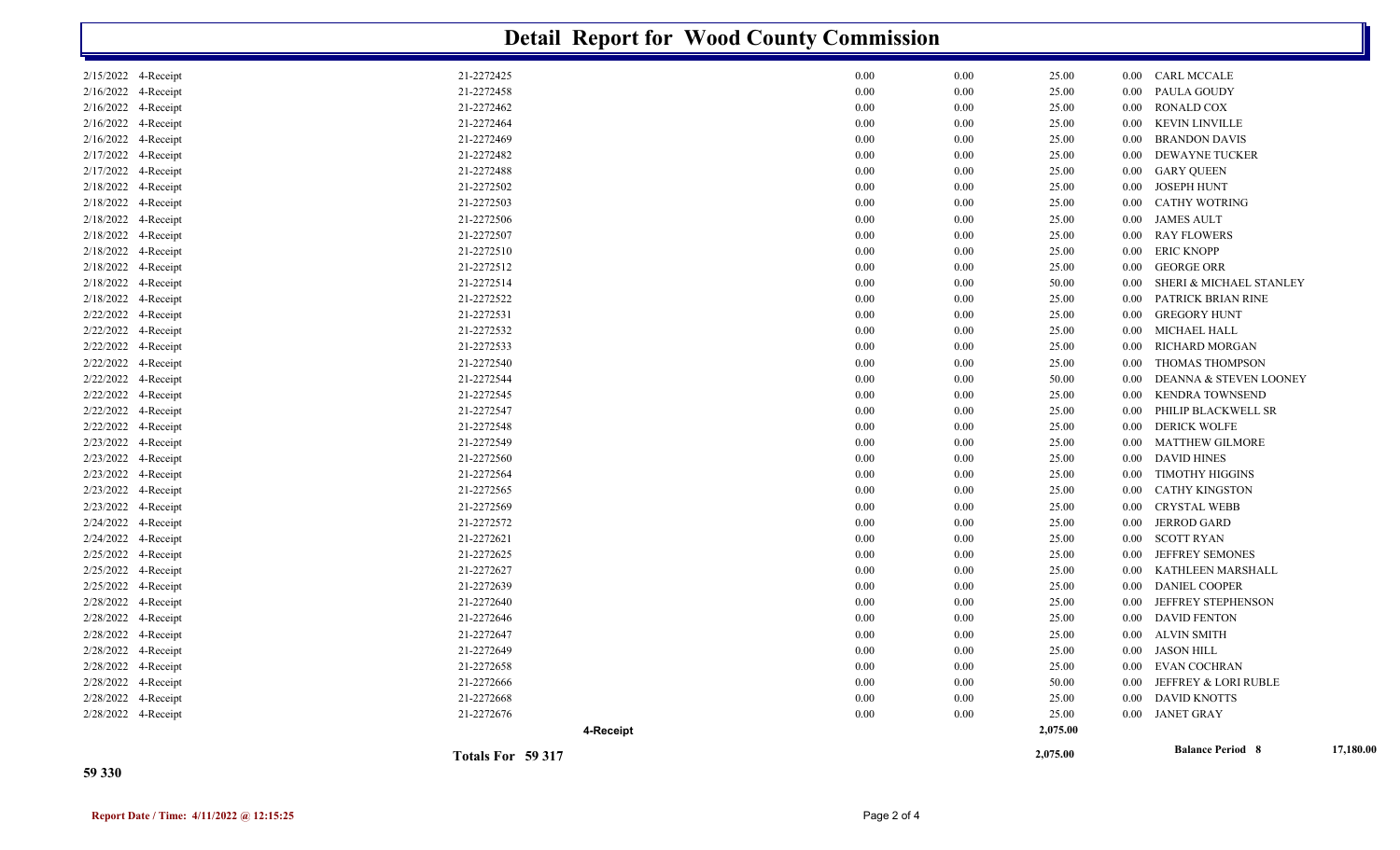## **Detail Report for Wood County Commission**

| <b>Fund</b><br>59              | CONCEALED WEAPONS         | Account<br>330<br>SHERIFF'S EARNINGS     |                                    | Sub1                      | Sub2                                                                 | Sub3             |                             |                                  |          |                                          |          |
|--------------------------------|---------------------------|------------------------------------------|------------------------------------|---------------------------|----------------------------------------------------------------------|------------------|-----------------------------|----------------------------------|----------|------------------------------------------|----------|
|                                | <b>YTD Budget</b><br>0.00 | <b>YTD Revisions</b><br>0.00             | <b>YTD Revised</b><br>0.00         | <b>YTD Debits</b><br>0.00 | <b>YTD Credits YTD Encumbered</b><br>215.00<br><b>Detail Records</b> | 0.00             | <b>YTD Used</b><br>(215.00) | <b>YTD</b> Available<br>(215.00) |          | <b>Fiscal Year Beginning Bal</b><br>0.00 |          |
| <b>Date</b>                    | <b>Transaction</b>        | <b>Vendor</b>                            |                                    | <b>Invoice No</b>         | <b>Check No Purchase Order</b>                                       | <b>Revisions</b> | <b>Debits</b>               | <b>Credits</b>                   |          | <b>PO Amt Description</b>                |          |
| 2/7/2022                       | 4-Receipt                 |                                          |                                    | 21-2272268                |                                                                      | 0.00             | 0.00                        | 5.00                             |          | 0.00 JAMES DIBETTA                       |          |
| 2/7/2022                       | 4-Receipt                 |                                          |                                    | 21-2272273                |                                                                      | 0.00             | 0.00                        | 10.00                            |          | 0.00 RONALD DOLLY                        |          |
| 2/24/2022                      | 4-Receipt                 |                                          |                                    | 21-2272573                |                                                                      | 0.00             | 0.00                        | 5.00                             | $0.00\,$ | <b>DUANE DOBER</b>                       |          |
| 2/25/2022                      | 4-Receipt                 |                                          |                                    | 21-2272626                |                                                                      | 0.00             | 0.00                        | 5.00                             | 0.00     | <b>STEVEN WELLS</b>                      |          |
|                                | 2/25/2022 4-Receipt       |                                          |                                    | 21-2272637                |                                                                      | 0.00             | 0.00                        | 5.00                             | $0.00\,$ | <b>SETH WOOD</b>                         |          |
|                                |                           |                                          |                                    |                           | 4-Receipt                                                            |                  |                             | 30.00                            |          |                                          |          |
|                                |                           |                                          |                                    | Totals For 59 330         |                                                                      |                  |                             | 30.00                            |          | <b>Balance Period 8</b>                  | 215.00   |
| 59 365                         |                           |                                          |                                    |                           |                                                                      |                  |                             |                                  |          |                                          |          |
| <b>Fund</b><br>$\overline{59}$ | CONCEALED WEAPONS         | Account<br>365<br><b>INTEREST EARNED</b> |                                    | Sub1                      | Sub2                                                                 | Sub3             |                             |                                  |          |                                          |          |
|                                |                           |                                          | <b>YTD Revised</b>                 |                           |                                                                      |                  |                             |                                  |          |                                          |          |
| <b>YTD Budget</b><br>0.00      |                           | <b>YTD Revisions</b><br>0.00             | 0.00                               | <b>YTD Debits</b><br>0.00 | <b>YTD Credits YTD Encumbered</b><br>86.21                           | 0.00             | <b>YTD Used</b><br>(86.21)  | <b>YTD</b> Available<br>(86.21)  |          | <b>Fiscal Year Beginning Bal</b><br>0.00 |          |
|                                |                           |                                          |                                    |                           | <b>Detail Records</b>                                                |                  |                             |                                  |          |                                          |          |
| Date                           | <b>Transaction</b>        | <b>Vendor</b>                            |                                    | <b>Invoice No</b>         | <b>Check No Purchase Order</b>                                       | <b>Revisions</b> | <b>Debits</b>               | <b>Credits</b>                   |          | <b>PO Amt Description</b>                |          |
|                                | 2/28/2022 4-Receipt       |                                          |                                    | 21-2272945                |                                                                      | 0.00             | 0.00                        | 9.94                             |          | 0.00 WESBANCO - FEB 2022                 |          |
|                                |                           |                                          |                                    |                           | 4-Receipt                                                            |                  |                             | 9.94                             |          |                                          |          |
|                                |                           |                                          |                                    | Totals For 59 365         |                                                                      |                  |                             | 9.94                             |          | <b>Balance Period 8</b>                  | 86.21    |
| 59 706 40 232                  |                           |                                          |                                    |                           |                                                                      |                  |                             |                                  |          |                                          |          |
| $\frac{Fund}{59}$              |                           | Account<br>706                           |                                    | Sub1<br>40                | Sub <sub>2</sub><br>232                                              | Sub3             |                             |                                  |          |                                          |          |
|                                | CONCEALED WEAPONS         | CONCEALED WEAPONS                        |                                    | CONTRACTURAL SERVICES     | <b>BANK CHARGES</b>                                                  |                  |                             |                                  |          |                                          |          |
|                                | <b>YTD Budget</b>         | <b>YTD Revisions</b>                     | <b>YTD Revised</b>                 | <b>YTD Debits</b>         | <b>YTD Credits YTD Encumbered</b>                                    |                  | <b>YTD Used</b>             | <b>YTD Available</b>             |          | <b>Fiscal Year Beginning Bal</b>         |          |
|                                | 0.00                      | 0.00                                     | 0.00                               | 1,210.00                  | 0.00                                                                 | 0.00             | (1, 210.00)                 | (1, 210.00)                      |          | 0.00                                     |          |
|                                |                           |                                          |                                    |                           | <b>Detail Records</b>                                                |                  |                             |                                  |          |                                          |          |
| <b>Date</b>                    | <b>Transaction</b>        | <b>Vendor</b>                            |                                    | <b>Invoice No</b>         | <b>Check No Purchase Order</b>                                       | <b>Revisions</b> | <b>Debits</b>               | <b>Credits</b>                   |          | <b>PO Amt Description</b>                |          |
| 2/7/2022                       | 2-Invoice                 |                                          | SHERIFF OF WOOD COUNTY<br>02072022 |                           | 2476                                                                 | 0.00             | 55.00                       | 0.00                             |          | 0.00 COUNTY                              |          |
| 2/7/2022                       | 2-Invoice                 |                                          | SHERIFF OF WOOD COUNTY 02072022A   |                           | 2477                                                                 | 0.00             | 110.00                      | 0.00                             |          | 0.00 DEPUTY                              |          |
|                                |                           |                                          |                                    | 2-Invoice                 |                                                                      |                  | 165.00                      |                                  |          |                                          |          |
|                                |                           |                                          |                                    | Totals For 59 706 40 232  |                                                                      |                  | 165.00                      |                                  |          | <b>Balance Period 8</b>                  | 1,210.00 |

**59 706 55 341**